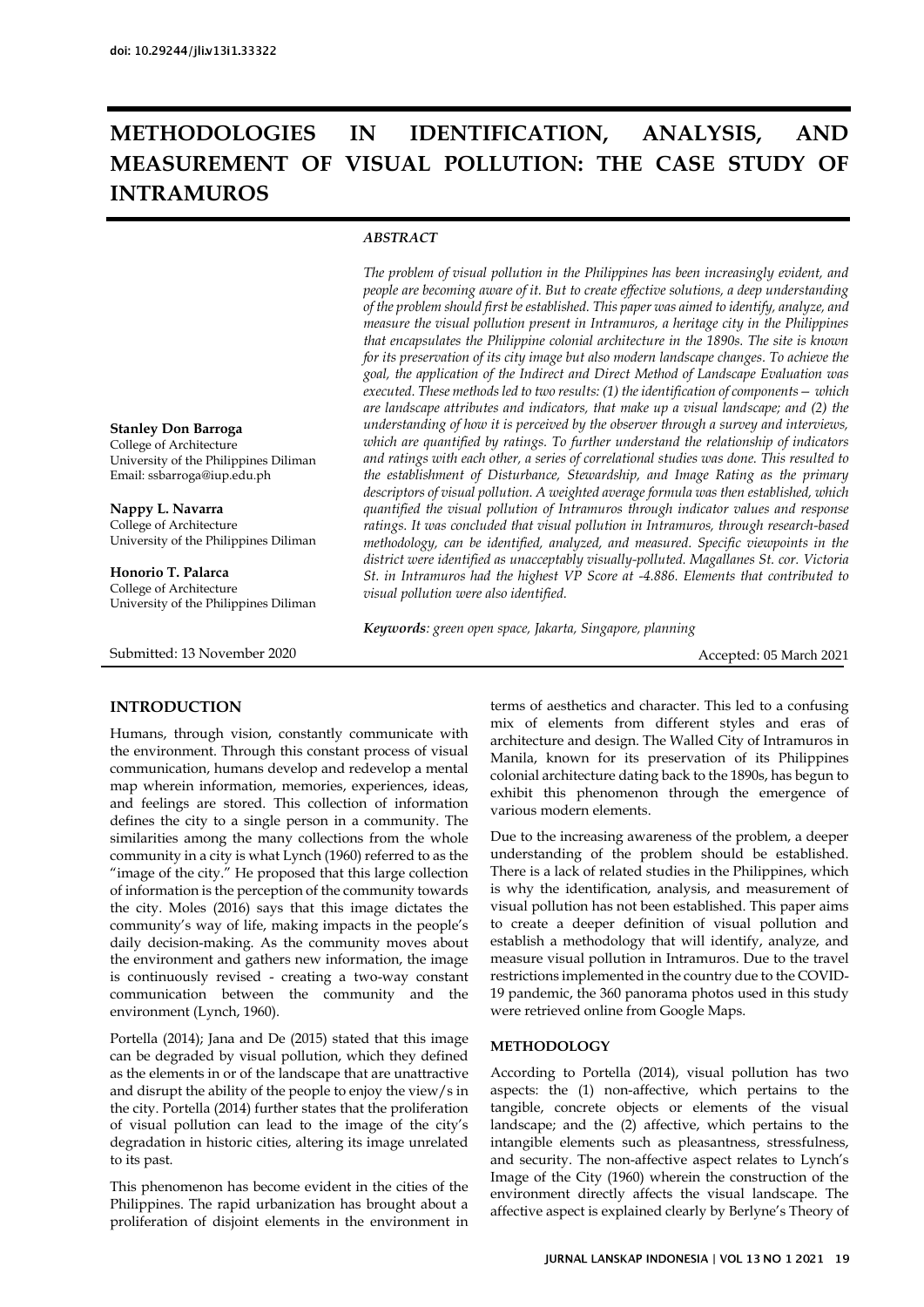Aesthetics as stated by Ode *et al.* (2010), wherein a stimulus is assessed through the survey of subjects on whether they like the stimulus, and predicts that subjects are happiest with intermediate levels of stimulation and uncertainty. To properly assess the two aspects, a different method was applied for each aspect (Arriaza *et al.,* 2004; Chmielewski *et al.,* 2016)[. Figure 1](#page-1-0) presents the methodological diagram of the study.

#### **Viewpoint Selection Process**

A selection process was first established in order to delimit and create a representative and diverse group of viewpoints to be assessed. The grid-sampling method done by de la Fuente *et al.* (2006) was adopted as the selection process. Gridline spacing was reduced from 5 km to 200 m in consideration of the maximum viewshed length possible in Intramuros. It is important to note that



<span id="page-1-0"></span>Figure 1. Methodological Diagram of the Study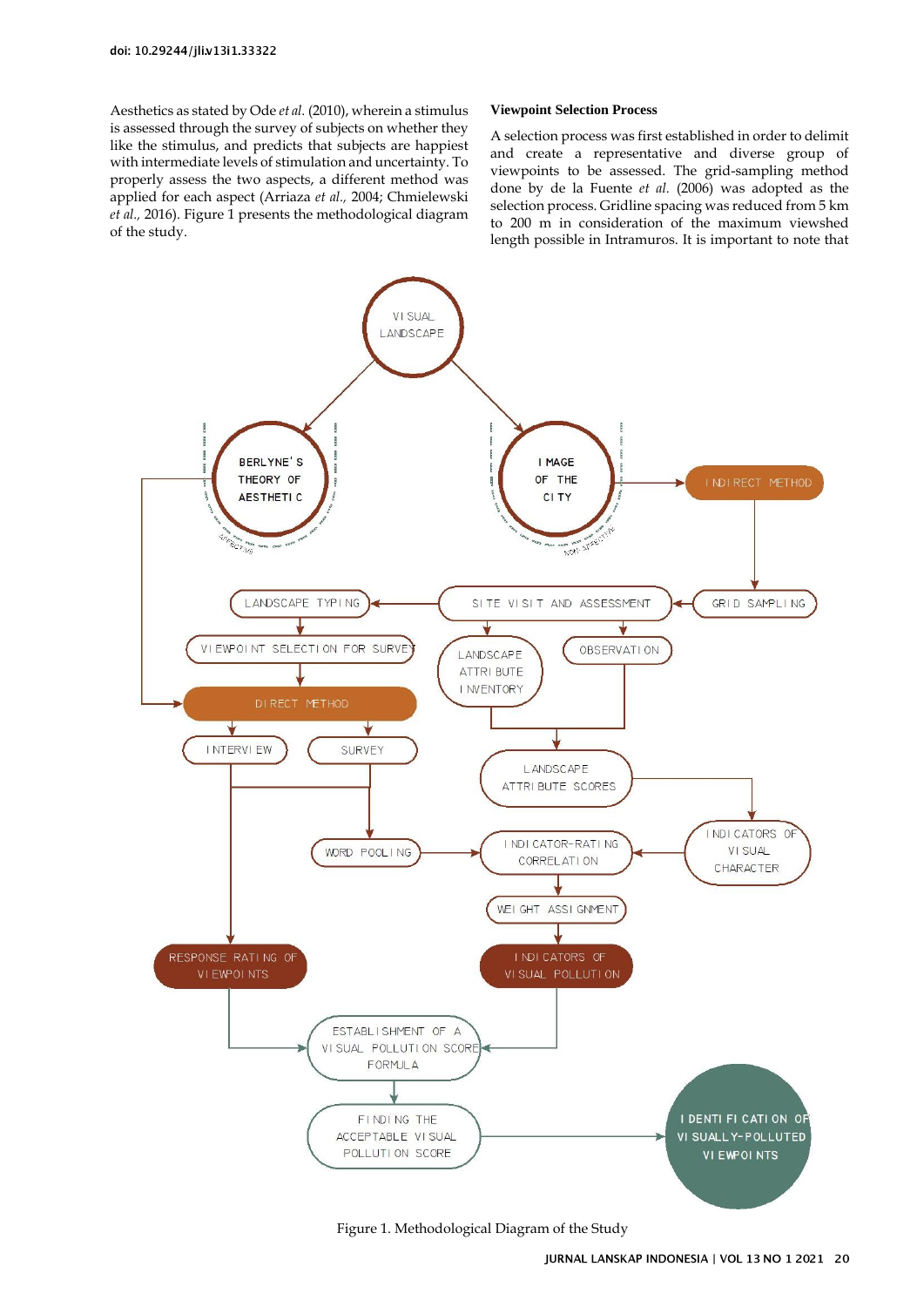only viewpoints belonging to the public environment were considered. Grid intersections that fell on private domain were substituted by the nearest viewpoint of the public environment. The 360 panorama photos of each selected viewpoint were extracted from Google Maps.

### **Indirect Method – Landscape Attribute Inventory**

The Landscape Attribute Inventory focused on breaking down the visual landscape into smaller, measureable components in order to create a quantitative estimate of the whole visual landscape. Ode *et al.* (2008) defined various indicators, and the attributes that makes up an indicator, that capture the landscape visual character. The study factored in the indicators Complexity, Disturbance, Imageability, Naturalness, Visual Scale, and Stewardship. This required the eight attributes to be measured in the 360 panorama photos. Table 1 shows the criteria and attributes included for each indicator. Attributes 1, 2, 8, and 9 were measured by manual observation. Attributes 3, 4, 5, 6, and 7 were measured by calculating the percentage of the attribute's presence in number of pixels in the 360 landscape photo. The pixel count was determined by looking at the photo metadata through the Histogram tab in Adobe Photoshop CC ver. 14. [Figure 2](#page-2-0) presents the screen capture showing the Histogram tab of a sample landscape photo. In the Histogram tab, the "Pixels" denote the number of pixels of the entire image. Figure 3 presents the screen capture showing the histogram tab when HEv attribute is selected in the image. Computations were done in Microsoft Excel 2016. The result is the Landscape Attribute Inventory, a consolidated tabulation of indicator and attribute scores per viewpoint.



Figure 2. Screen capture of Adobe Photoshop CC Showing Pixel Count of a Sample Landscape photo through Histogram tab

<span id="page-2-0"></span>

Figure 3. Screen capture of Adobe Photoshop CC showing pixel count of selected attribute (HEv) of the same landscape photo through Histogram tab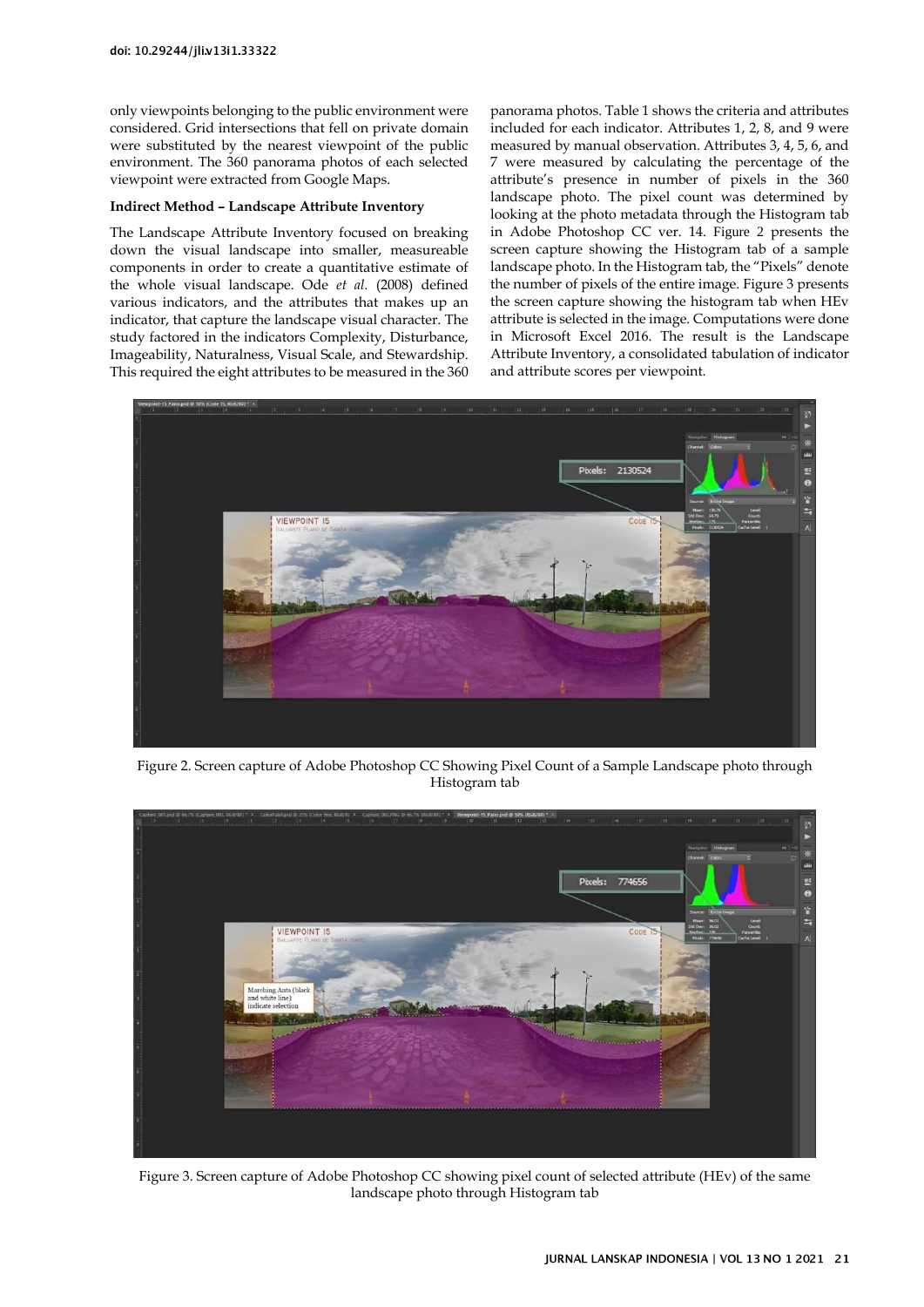| Indicators                                                                                | <b>Attributes and their Criteria</b>                                                                                                                                                                                                                                                                                                                                                                                                                                                                                    |  |  |  |  |  |  |  |
|-------------------------------------------------------------------------------------------|-------------------------------------------------------------------------------------------------------------------------------------------------------------------------------------------------------------------------------------------------------------------------------------------------------------------------------------------------------------------------------------------------------------------------------------------------------------------------------------------------------------------------|--|--|--|--|--|--|--|
| Complexity                                                                                | (2) Land Cover in view $(LCv)$ - number of<br>(1) Number of Elements in view (NEv) -<br>number of elements seen in the landscape photo;<br>identifiable land cover in view (such as built-up<br>similar elements are grouped into one (such as<br>land, vegetation, water body, etc.)<br>a row of lamp posts)                                                                                                                                                                                                           |  |  |  |  |  |  |  |
| Disturbance                                                                               | (3) Disturbing Elements in view (DEv) - elements that do not conform with the prescribed                                                                                                                                                                                                                                                                                                                                                                                                                                |  |  |  |  |  |  |  |
|                                                                                           | architectural style for Intramuros and/or do not correspond with the identity of its surroundings                                                                                                                                                                                                                                                                                                                                                                                                                       |  |  |  |  |  |  |  |
| Imageability<br>$(I. score =$<br>average of<br>SUIFv%,<br>HEv%, and<br>$Wv\%$             | (5) Historical Elements in<br>Water in view<br>(4) Spectacular, Unique, and<br>Features in view<br>Iconic<br>view<br>(HEv)<br>historical<br>$\overline{\phantom{m}}$<br>elements as determined by the<br>(SUIFv)<br>spectacular,<br>$\overline{\phantom{0}}$<br>unique, and iconic features in<br>Philippine government;<br>view;<br>$HEv\% = 100 \times (HEv \, selection$<br>$SUIFv\% = 100x$<br>pixel count / Total pixel count of<br>Landscape)<br>(SUIFv selection pixel count /<br>Total Pixel count of Landscape |  |  |  |  |  |  |  |
| <b>Naturalness</b><br>$(N. score = Vv)$<br>$+$ Wv / Total<br>Pixel Count of<br>Landscape) | (6) Water in view (Wv) - water bodies in<br>(7) Vegetation in view (Vv) -<br>view; $Wv = Wv$ selection pixel count<br>vegetation/flora in view; $Vv = Vv$ selection<br>pixel count                                                                                                                                                                                                                                                                                                                                      |  |  |  |  |  |  |  |
| <b>Visual Scale</b>                                                                       | (8) Long Viewsheds in view (LVv) - number of $90^\circ$ viewsheds that extend up to 100 meters;                                                                                                                                                                                                                                                                                                                                                                                                                         |  |  |  |  |  |  |  |
| Stewardship                                                                               | measured through observation<br>(9) Perceived Maintenance in view (PMv) - perceived maintenance of the landscape measured<br>through observation; tallied by a scoring system; maximum of 100 pts<br>Criteria:<br>a. (50 pts) Areas receive regularly-scheduled and organized softscape and hardscape<br>maintenance and care<br>b. (50 pts) Low visual clutter content, any type of waste is not seen in view<br>c. (30 pts) Areas receive unorganized softscape and hardscape maintenance such as watering of         |  |  |  |  |  |  |  |
|                                                                                           | plants, sweeping, and repair<br>d. (30 pts) Moderate visual clutter content, few wastes are seen                                                                                                                                                                                                                                                                                                                                                                                                                        |  |  |  |  |  |  |  |
|                                                                                           | e. (0 pt) Areas do not receive maintenance aside from occasional sweeping                                                                                                                                                                                                                                                                                                                                                                                                                                               |  |  |  |  |  |  |  |
|                                                                                           | f. (0 pt) High visual clutter content, waste products are evident and uncontrolled in the landscape                                                                                                                                                                                                                                                                                                                                                                                                                     |  |  |  |  |  |  |  |

# Table 1. Criteria for Each Indicator and Attribute

## **Landscape Coding**

Viewpoints were grouped by landscape codes in order to further narrow the pool of photos utilized for the Direct Method. The viewpoints were classified by the researcher into categories in each indicator. The parameters are presented in Table 2. A Landscape Code is a group of viewpoints with similar indicator–based descriptor, which is the merged category codes of a viewpoint divided by dashes (ex. S-LD-HI-HI-MVO-HM).

#### **Direct Method – Survey and Interview**

The direct method took into account the variable of personal taste. An online survey and interview were done for this method. The survey was aimed to assess how the landscape codes were classified in the pair descriptors (Green, 1999) "beautiful-ugly" and "interesting-boring", and if they fit their image of Intramuros. Each landscape code was represented by one 360 panorama photo of its corresponding viewpoint. The viewpoint with the least deviation from the median score per indicator categories

Table 2. Landscape Coding Parameters table used as the criteria for categorization for each indicator

| Complexity         | $S(Simple) - NEW < 13, LCV < 2$      | C (Complex) $-$ NEv $>$ 13, LCv $>$ 2     |                                   |  |  |
|--------------------|--------------------------------------|-------------------------------------------|-----------------------------------|--|--|
| Disturbance        | Lightly<br><b>NLD</b><br>(None<br>to | $MD$ (Moderately Disturbed) -             | <b>ED</b> (Extremely Disturbed)   |  |  |
|                    | Disturbed) $-$ DEv% < 10%            | $10\% <$ DEv% > 30%                       |                                   |  |  |
|                    |                                      |                                           | $DEv\% > 30\%$                    |  |  |
| Imageability       | LI (Lowly Imageable) $-$ I.          | MI (Moderately Imageable) –               | HI (Highly Imageable) $-$ I.      |  |  |
|                    | Score $> 30\%$                       | $30\% < I$ . Score > 60%                  | Score $>60\%$                     |  |  |
| <b>Naturalness</b> | $LN$ (Lowly Natural) $- N$ . Score   | $MN$ (Moderately Natural) $-$             | $HN$ (Highly Natural) $- N$ .     |  |  |
|                    | $>30\%$                              | $30\% < N$ . Score > 60%                  | Score $>60\%$                     |  |  |
| Visual Scale       | $LVO$ (Lowly Visually Open) $-$      | <b>MVO</b> (Moderately Visually           | <b>HVO</b> (Highly Visually Open) |  |  |
|                    | I.Vv < 2                             | <b>Open</b> ) $- 2 <$ LV <sub>v</sub> > 3 | $-$ I.Vy $>$ 4                    |  |  |
| Stewardship        | <b>NLM</b><br>(Non<br>Lightly<br>to  | <b>MM (Moderately Maintained)</b>         | HM (Highly Maintained) -          |  |  |
|                    | Maintained) $-$ PM $v < 50$          | $-50 < PMv > 90$                          | PMv > 90                          |  |  |
|                    |                                      |                                           |                                   |  |  |

JURNAL LANSKAP INDONESIA | VOL 13 NO 1 2021 22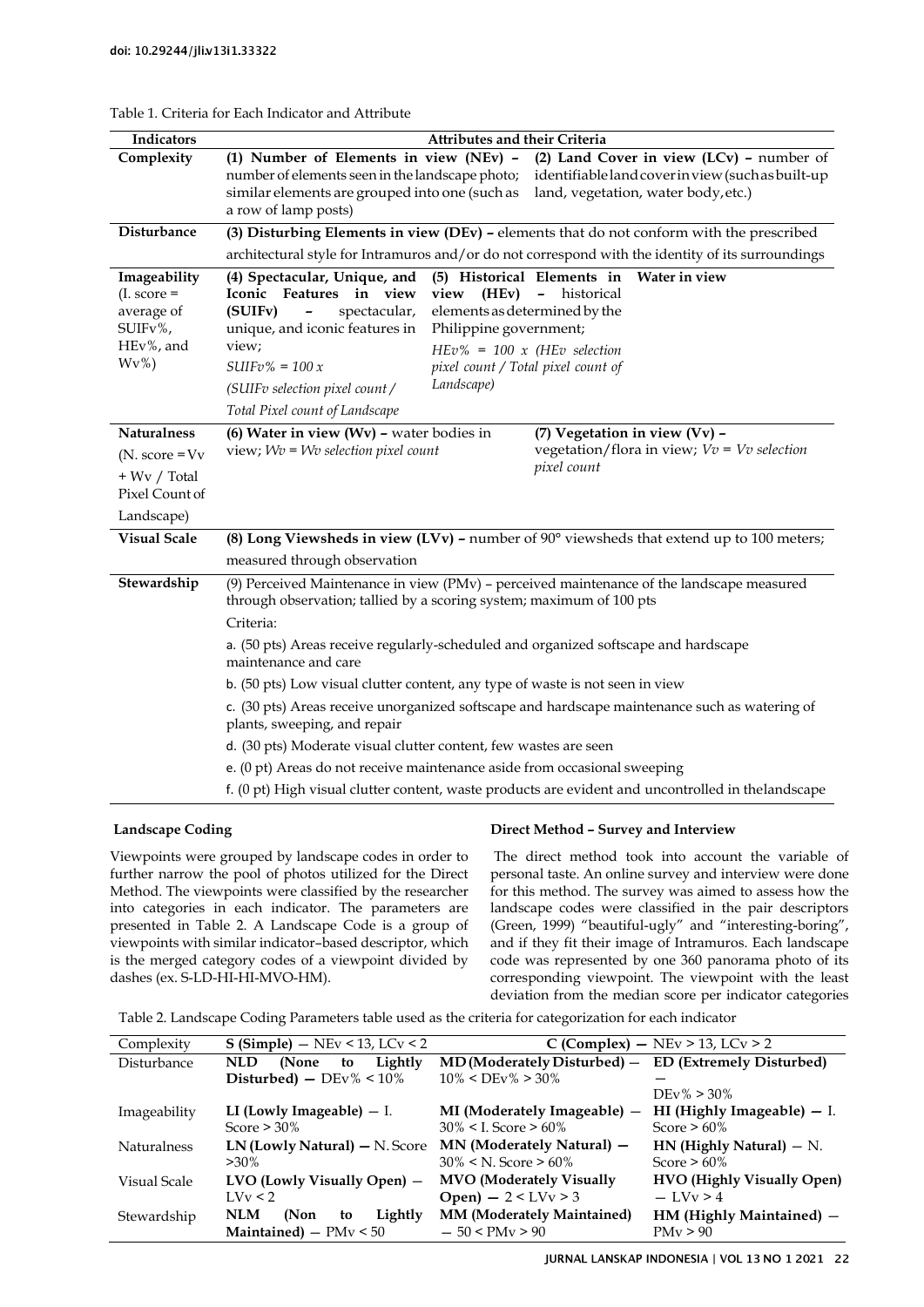were chosen to represent their respective codes in the survey (Barroga, 2020c). The opportunity sampling technique was used for this study. The survey gathered 121 responses, wherein 33 came from residents of Manila where Intramuros is located. 31 of the 33 residents and 62 of the 88 non-residents said on the day of the survey that they have visited Intramuros. This resulted to a tabulation of responses. The interview was aimed to gather information from Intramuros Administration Cultural Properties Conservation Division Chief Architect Ramil Tibayan and Urban Planning and Community Development Division Chief Marrietta Allaga to gain insight on visual pollutants that affect the mandated and planned urban design aesthetic of the city. The interview guide (Barroga, 2020b) was derived from Lynch's (1960) and Portella (2014). This resulted to identification of specific indicators, attributes, and elements that have a bigger impact to the characteristics of visual pollution.

### **RESULTS**

A total of 30 viewpoints were identified in Intramuros using the grid-sampling method. Their corresponding 360 photos were extracted from Google Maps and analyzed through the Indirect Method. Datasets gathered and calculated in this study can be accessed through DOI: 10.5281/zenodo.4014913 (Barroga, 2020a).

#### **Landscape Attribute Inventory**

## **Landscape Codes**

Through the Landscape Attribute Inventory, the landscape code per viewpoint was determined. Table 4 presents the landscape codes of all viewpoints. Highlighted entries represented their respective codes in the survey.

#### **Tabulation of Responses**

[Table 5](#page-5-0) presents the tabulation of responses of each landsape code across the three rating areas. Beauty column shows the respondents who answered that the landscape is beautiful. Interest column shows those who answered that the landscape is interesting. Image column shows the responses saying that the landscape is taken in Intramuros.

#### **Interview Results**

An interview was conducted with architect and Intramuros Administration – Cultural Preservation Division Chief Ramil Tibayan, and professor and Intramuros Administration – Urban Planning and Community Development Division Chief Marrietta Allaga. They stated that while the City of Manila exhibits a diverse collection of images and characters, Intramuros has been able to preserve the Philippine colonial architecture of the 1890s. Despite this, they have said that elements such as electric cable wires and posts, mish-mash of materials of informal settlements, and commercial advertisements do not conform to the mandate of Intramuros. Through this, the indicators Disturbance and Stewardship were pointed out as the more evident factors in identifying and measuring visual pollution.

Table 3. Table presents the consolidated scores of attributes of all the viewpoints tallied from the Landscape Attribute Inventory done by the researcher

| Viewpoint | Ev | <b>LCv</b>     | $DEv\%$          | $SUIFv\%$        | $HEv\%$          | $Wv\%$           | $\overline{\mathbf{W}\mathbf{v}}$ | Vv      | LVv            | PMv      |
|-----------|----|----------------|------------------|------------------|------------------|------------------|-----------------------------------|---------|----------------|----------|
| 1         | 11 | $\overline{2}$ | $\Omega$         | 67.517           | 77.07            | 17.092           | 166489                            | 159057  | 3              | 30       |
| 2         | 11 | $\overline{2}$ | 1.435            | 35.549           | 99.884           | 0                | $\theta$                          | 985579  | 1              | 100      |
| 3         | 10 | $\overline{2}$ | 10.140           | $\theta$         | $\boldsymbol{0}$ | 0                | $\mathbf{0}$                      | 172838  | $\mathbf{1}$   | 60       |
| 4         | 11 | $\mathbf{1}$   | $\Omega$         | 47.360           | 100              | 0                | $\Omega$                          | 530324  | 1              | 100      |
| 5         | 20 | $\overline{2}$ | 11.640           | 8.633            | $\Omega$         | 0                | $\Omega$                          | 84896   | $\overline{2}$ | 60       |
| 6         | 12 | $\overline{2}$ | 11.508           | 13.063           | $\Omega$         | 0                | 0                                 | 200303  | 3              | 60       |
| 7         | 13 | $\mathbf 1$    | 7.978            | 37.063           | 28.287           | 0                | 0                                 | 384725  | $\overline{2}$ | 60       |
| 8         | 24 | $\mathbf{1}$   | 10.639           | 20.594           | $\theta$         | $\boldsymbol{0}$ | $\theta$                          | 108139  | 3              | 60       |
| 9         | 17 | $\mathbf{1}$   | 14.382           | 33.874           | $\Omega$         | 0                | 0                                 | 99987   | $\overline{2}$ | 60       |
| 10        | 14 | $\overline{2}$ | 0.015            | 25.843           | $\theta$         | 0                | 0                                 | 251029  | 3              | 80       |
| 11        | 14 | $\overline{2}$ | 1.383            | 51.601           | 0.338            | 0                | 0                                 | 822394  | 1              | 80       |
| 12        | 18 | $\mathbf{1}$   | 12.040           | 59.328           | $\theta$         | 0                | 0                                 | 106324  | $\overline{2}$ | 30       |
| 13        | 28 | $\mathbf{1}$   | 20.469           | 1.430            | $\Omega$         | 0                | 0                                 | 319231  | 4              | $\Omega$ |
| 14        | 22 | 1              | 14.264           | 11.526           | $\theta$         | $\overline{0}$   | 0                                 | 55202   | 2              | 60       |
| 15        | 9  | $\overline{2}$ | 1.356            | 97.598           | 81.519           | 0                | 0                                 | 150128  | 4              | 100      |
| 16        | 8  | $\mathbf{1}$   | 1.591            | 97.724           | 91.445           | $\boldsymbol{0}$ | 0                                 | 127638  | 4              | 100      |
| 17        | 18 | $\mathbf{1}$   | 18.950           | 1.829            | 21.234           | 0                | 0                                 | 4735    | 2              | 60       |
| 18        | 20 | 1              | 14.791           | 22.530           | $\overline{0}$   | $\boldsymbol{0}$ | 0                                 | 263512  | 2              | $\Omega$ |
| 19        | 15 | 1              | 6.703            | 89.650           | 29.356           | $\Omega$         | $\theta$                          | 27251   | 3              | 100      |
| 20        | 11 | 3              | $\boldsymbol{0}$ | 96.435           | 74.596           | 1.181            | 11765                             | 153659  | 4              | 100      |
| 21        | 12 | $\overline{2}$ | 1.866            | 22.222           | 0.080            | $\overline{0}$   | $\theta$                          | 280193  | 2              | 80       |
| 22        | 8  | $\mathbf{1}$   | 0.055            | 98.896           | 90.480           | 0                | 0                                 | 25014   | 3              | 100      |
| 23        | 23 | 1              | 18.433           | $\theta$         | $\theta$         | $\boldsymbol{0}$ | 0                                 | 2776    | $\overline{2}$ | $\theta$ |
| 24        | 15 | 1              | 3.882            | 40.224           | $\Omega$         | $\Omega$         | $\theta$                          | 92979   | 2              | 100      |
| 25        | 14 | 3              | $\mathbf{0}$     | 66.251           | 47.938           | 3.425            | 34469                             | 440467  | 3              | 100      |
| 26        | 15 | $\overline{2}$ | 0.369            | 0.028            | $\mathbf{0}$     | $\boldsymbol{0}$ | $\theta$                          | 535967  | 2              | 50       |
| 27        | 11 | 3              | 0.251            | 92.607           | 85.392           | 0.133            | 1232                              | 56471   | 3              | 100      |
| 28        | 13 | $\mathbf{1}$   | $\mathbf{0}$     | 68.990           | 0.384            | 0                | $\Omega$                          | 1319780 | $\theta$       | 80       |
| 29        | 8  | $\overline{2}$ | $\Omega$         | 98.115           | 84.843           | 0                | $\theta$                          | 232472  | 4              | 80       |
| 30        | 16 | $\overline{2}$ | 3.062            | $\boldsymbol{0}$ | $\boldsymbol{0}$ | 0                | $\theta$                          | 125802  | 4              | 60       |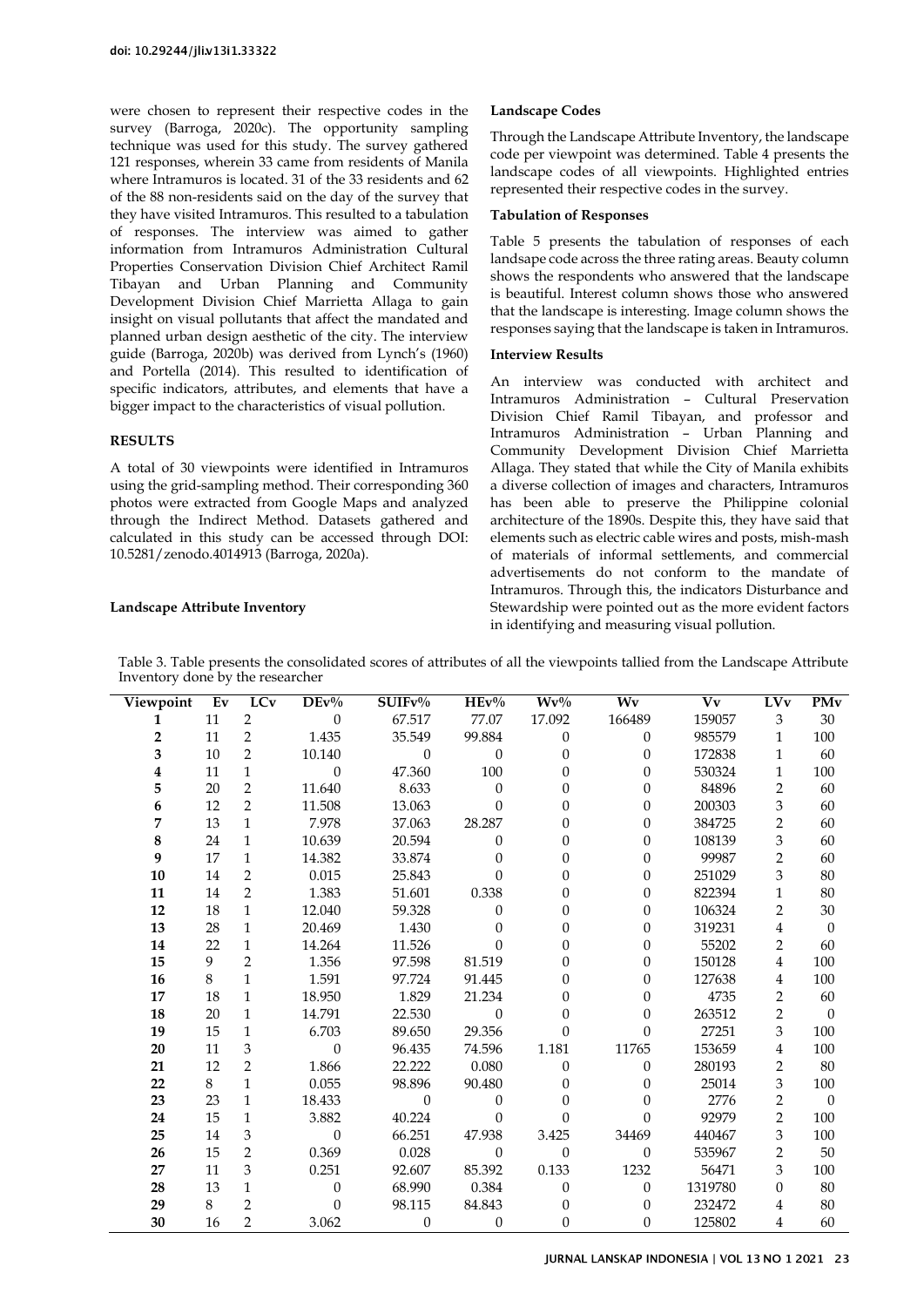| $\mathbf{v}$ | <b>Indicator-Based Descriptor</b> | Landscape Code     | $\mathbf{V}$ | <b>Indicator-Based Descriptor</b> | Landscape Code     |
|--------------|-----------------------------------|--------------------|--------------|-----------------------------------|--------------------|
| $\mathbf{1}$ | S-NLD-MI-MN-MVO-LM                | CODE 14            | 16           | S-NLD-HI-LN-HVO-HM                | CODE <sub>9</sub>  |
| 2            | S-NLD-MI-HN-LVO-HM                | CODE 12            | 17           | C-MD-LI-LN-MVO-MM                 | CODE <sub>2</sub>  |
| 3            | S-MD-LI-MN-LVO-MM                 | CODE 7             | 18           | C-MD-LI-LN-MVO-NLM                | CODE <sub>3</sub>  |
| 4            | S-NLD-MI-LN-LVO-HM                | CODE 17            | 19           | S-NLD-MI-LN-MVO-HM                | CODE 16            |
| 5            | C-MD-LI-LN-MVO-MM                 | CODE 2             | 20           | C-NLD-MI-LN-HVO-HM                | CODE <sub>4</sub>  |
| 6            | S-MD-LI-LN-MVO-MM                 | CODE <sub>8</sub>  | 21           | S-NLD-LL-LN-MVO-MM                | CODE 22            |
| 7            | S-NLD-LL-LN-MVO-MM                | CODE 22            | 22           | S-NLD-HI-LN-MVO-HM                | CODE <sub>11</sub> |
| 8            | C-MD-LI-LN-MVO-MM                 | CODE <sub>2</sub>  | 23           | C-MD-LI-LN-MVO-NLM                | CODE <sub>3</sub>  |
| 9            | C-MD-LL-LN-MVO-MM                 | CODE 2             | 24           | S-NLD-LI-LN-MVO-HM                | CODE 21            |
| 10           | S-NLD-LI-LN-MVO-MM                | CODE 22            | 25           | S-NLD-MI-MN-MVO-HM                | CODE 13            |
| 11           | S-NLD-LI-MN-LVO-MM                | CODE <sub>20</sub> | 26           | S-NLD-LI-MN-MVO-MM                | CODE 19            |
| 12           | C-MD-LI-LN-MVO-NLM                | CODE <sub>3</sub>  | 27           | C-NLD-MI-LN-MVO-HM                | CODE <sub>5</sub>  |
| 13           | C-MD-LI-LN-HVO-NLM                | CODE <sub>1</sub>  | 28           | S-NLD-LI-HN-LVO-MM                | CODE 18            |
| 14           | C-MD-LL-LN-MVO-MM                 | CODE <sub>2</sub>  | 29           | S-NLD-HI-LN-HVO-MM                | CODE 10            |
| 15           | S-NLD-MI-LN-HVO-HM                | CODE 15            | 30           | C-NLD-LI-LN-HVO-MM                | CODE 6             |

Table 4. Table of Landscape Codes of all viewpoints with corresponding indicator-based descriptors.

<span id="page-5-0"></span>Table 5. Tabulation of Responses from survey showing Beauty, Interest, and Image ratings.

| Code | <b>Beauty</b> | <b>Interest</b> | Image  | Code | <b>Beauty</b> | <b>Interest</b> | Image  |
|------|---------------|-----------------|--------|------|---------------|-----------------|--------|
|      | 11.57         | 26.446          | 24.793 | 12   | 85.124        | 84.298          | 76.033 |
| 2    | 22.314        | 40.496          | 60.331 | 13   | 84.298        | 84.298          | 91.736 |
| 3    | 19.008        | 28.099          | 31.405 | 14   | 45.455        | 76.033          | 60.331 |
| 4    | 80.165        | 85.950          | 97.521 | 15   | 80.992        | 68.595          | 90.083 |
| 5    | 79.339        | 84.298          | 98.347 | 16   | 66.116        | 77.686          | 94.215 |
| 6    | 55.372        | 49.587          | 31.405 | 17   | 93.388        | 78.512          | 71.901 |
| 7    | 20.661        | 29.752          | 32.231 | 18   | 92.562        | 83.471          | 75.207 |
| 8    | 53.719        | 71.074          | 23.140 | 19   | 76.033        | 60.331          | 38.843 |
| 9    | 60.331        | 60.331          | 89.256 | 20   | 80.165        | 70.248          | 71.901 |
| 10   | 81.818        | 90.083          | 97.521 | 21   | 90.083        | 91.736          | 95.041 |
| 11   | 45.455        | 57.851          | 84.298 | 22   | 57.851        | 45.455          | 60.331 |

## **ANALYSIS AND DISCUSSION**

The findings were able to quantify the characteristics of the visual landscape of the identified viewpoints in Intramuros. Through a series of correlation analysis, relationships between indicator scores and rating were analyzed.

## **Correlation Analysis**

[Table 6](#page-5-1) shows the correlation matrix of all the indicator scores and response ratings. Imageability and Stewardship showed a strong positive relationship with beauty and interest ratings, while Disturbance showed a strong negative relationship. With this, the three indicators are given a bigger weight in computing for the visual pollution score.

The correlation matrix showed how the indicator scores and response ratings related to one another and which had the strongest weight to the visual quality, and similarly, the visual pollution of the visual landscape. A weighted average of the Image rating (wR) was also calculated to better represent the respondent demographic. Responses of non-resident that have not been to Intramuros was given a weight of 1, while all the others were assigned with the weight of 2.

The weighted average of the scores and ratings was deemed to be representative of the visual pollution in the

<span id="page-5-1"></span>Table 6. Correlation Matrix of Landscape Indicators and Response Ratings

|                             | C       | D       |         | N       | VS      | S    | <b>BR</b> | IR   | ImR |
|-----------------------------|---------|---------|---------|---------|---------|------|-----------|------|-----|
| Complexity (C)              |         |         |         |         |         |      |           |      |     |
| Disturbance (D)             | 0.74    |         |         |         |         |      |           |      |     |
| Imageability (I)            | $-0.67$ | $-0.48$ |         |         |         |      |           |      |     |
| Naturalness (N)             | $-0.05$ | $-0.36$ | $-0.14$ |         |         |      |           |      |     |
| <b>Visual Scale (VS)</b>    | 0.04    | 0.03    | $-0.59$ | $-0.64$ |         |      |           |      |     |
| Stewardship (S)             | $-0.55$ | $-0.45$ | 0.57    | $-0.16$ | 0.06    |      |           |      |     |
| <b>Beauty Rating (BR)</b>   | $-0.50$ | $-0.58$ | 0.46    | 0.30    | $-0.17$ | 0.64 |           |      |     |
| <b>Interest Rating (IR)</b> | $-0.51$ | $-0.54$ | 0.60    | 0.19    | $-0.03$ | 0.58 | 0.88      |      |     |
| <b>Image Rating (ImR)</b>   | $-0.52$ | $-0.54$ | 0.80    | $-0.08$ | 0.13    | 0.74 | 0.67      | 0.74 |     |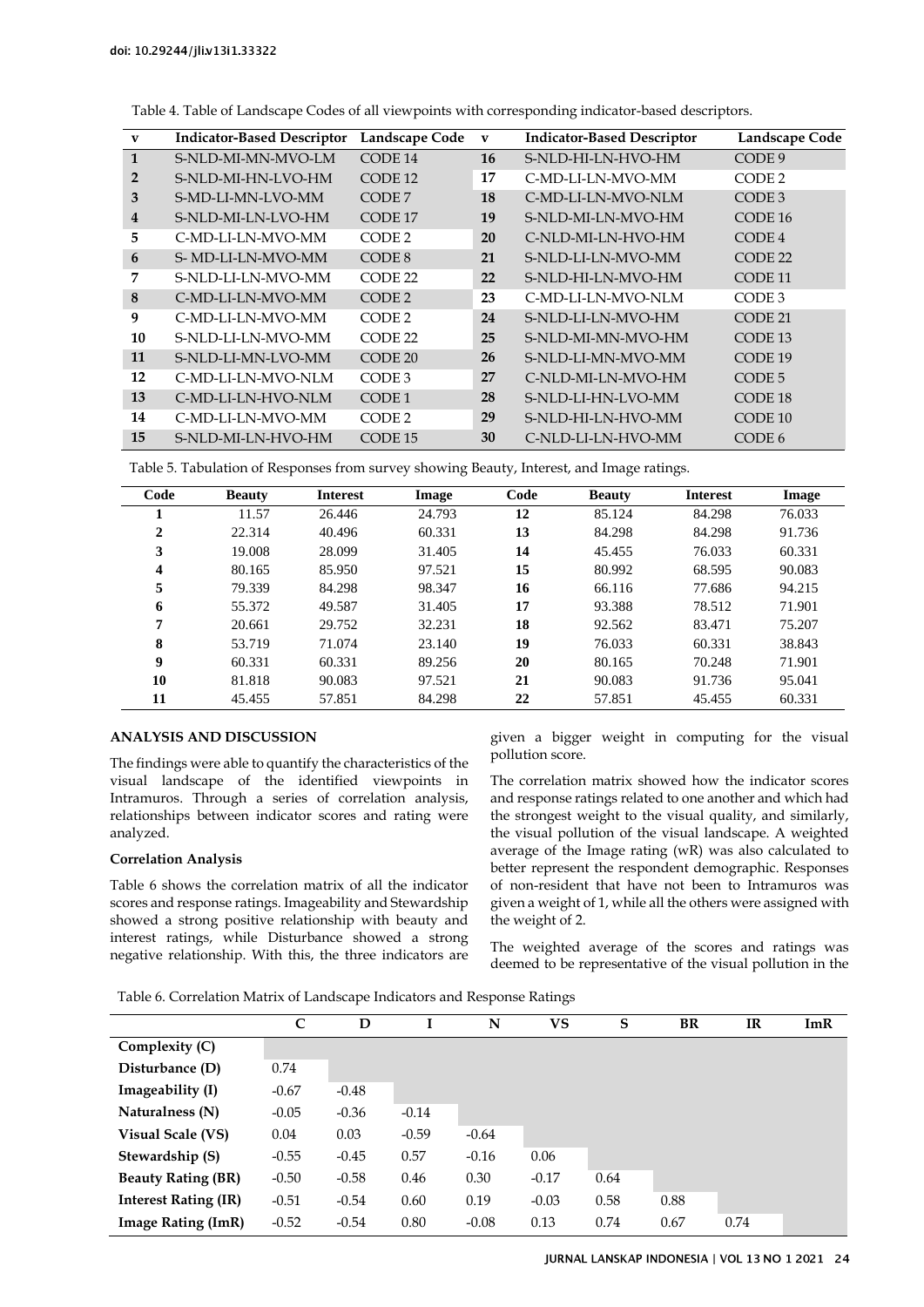landscape. The derived equation for the visual pollution score is presented below, where:  $VP = Visual$  Pollution score;  $\overline{D}$  = Disturbance percentage; I = Imageability percentage; N = Naturalness percentage; V = Visual Scale percentage;  $S =$  Stewardship percentage; and,  $wR =$ weighted Image percentage.

$$
VP = \frac{3D - 2I - N - V - 3S - 3wR}{13}
$$

### **Regression Analysis**

In order to calculate the acceptable level of visual pollution, a linear regression analysis was conducted where the independent variable, which in this case is the average visual quality, is set to 50. The regression analysis was done on Microsoft Excel – Analysis ToolPak. This resulted to the acceptable level of VP score in Intramuros being established at -38.009.

environment to degrade and become unpleasant to its residents. The viewers are the ones capable of distinguishing whether such elements are visual pollutants or not, as it relies on shared visual preferences.

The indirect and direct methods were able to assess the visual pollution present in the landscapes of Intramuros. It was able to yield the Landscape Attribute Inventory, Response Ratings, and Interview results and insights. These series of methods were able to translate visual characteristics into measurements. Data results after analysis were able to establish the equation in calculating the visual pollution score. Through this methodology, the goal of identifying, analyzing, and measuring visual pollution in Intramuros was realized.

There are 8 of the 22 landscape codes, which subsequently consists of 14 of the 30 total viewpoints, are considered to

| Code             | D              | $\mathbf I$    | ${\bf N}$ | $\mathbf{V}$     | $\overline{\mathbf{s}}$ | wR     | $\mathbf{V}\mathbf{P}$ |
|------------------|----------------|----------------|-----------|------------------|-------------------------|--------|------------------------|
| $\mathbf{1}$     | 20.469         | 0.477          | 24.112    | 100              | $\boldsymbol{0}$        | 19.833 | $-9.474$               |
| $\mathbf 2$      | 13.980         | 6.537          | 5.876     | 55               | 60                      | 72.099 | $-32.947$              |
| $\mathbf{3}$     | 15.150         | 5.762          | 9.815     | $50\,$           | $10\,$                  | 22.864 | $-9.575$               |
| $\boldsymbol{4}$ | $\overline{0}$ | 57.404         | 16.601    | 100              | 100                     | 97.672 | $-63.417$              |
| 5                | 0.251          | 59.377         | 6.224     | 75               | 100                     | 99.078 | $-61.266$              |
| 6                | 3.062          | $\overline{0}$ | 12.819    | 100              | 60                      | 36.494 | $-30.240$              |
| 7                | $\mathbf{0}$   | $\mathbf{0}$   | 41.773    | 25               | 60                      | 36.778 | $-27.470$              |
| $\bf 8$          | 11.508         | 4.534          | 16.969    | 75               | 60                      | 35.555 | $-27.140$              |
| 9                | 1.591          | 63.056         | 12.951    | 100              | 100                     | 90.447 | $-62.397$              |
| 10               | $\mathbf{0}$   | 60.986         | 26.351    | 100              | 80                      | 90.447 | $-58.436$              |
| 11               | 0.055          | 62.459         | 2.533     | 75               | 100                     | 89.656 | $-59.327$              |
| 12               | 1.435          | 45.144         | 68.371    | 25               | 100                     | 82.293 | $-55.864$              |
| 13               | $\theta$       | 39.205         | 47.192    | 75               | 100                     | 93.761 | $-60.145$              |
| 14               | $\mathbf{0}$   | 54.105         | 33.421    | 75               | 30                      | 57.355 | $-36.823$              |
| 15               | 1.356          | 59.706         | 15.798    | 100              | 100                     | 92.290 | $-62.155$              |
| 16               | 6.703          | 39.669         | 1.960     | 75               | 100                     | 95.782 | $-55.567$              |
| 17               | 10.140         | 49.120         | 14.439    | 25               | 100                     | 64.959 | $-46.318$              |
| 18               | $\mathbf{0}$   | 23.125         | 81.069    | $\boldsymbol{0}$ | $80\,$                  | 66.909 | $-43.696$              |
| 19               | 0.369          | 0.009          | 42.720    | 50               | 50                      | 40.907 | $-28.027$              |
| 20               | 1.383          | 17.313         | 50.604    | 25               | 80                      | 80.822 | $-45.273$              |
| 21               | 3.882          | 13.408         | 7.672     | $50\,$           | 100                     | 96.420 | $-50.931$              |
| 22               | 3.286          | 12.610         | 25.70     | 58.33            | 73.33                   | 71.818 | $-41.135$              |

Table 7. Tabulation of Visual Pollution of all the landscape codes

The establishment of the acceptable level of VP score identified landscape codes 1, 2, 3, 6, 7, 8, 14, and 19 as unacceptably visually polluted. Landscape code 3 Viewpoint 23 was identified as the most visually-polluted with the score of -4.886.

### **CONCLUSION**

This study was able to define visual pollution — and similarly, visual pollutants, as elements of the landscape that do not conform with the surrounding elements, and is unable to collaborate with the character of the built environment. These elements do not blend in with the context of the place, which causes the existing

be visually-polluted. Electric posts, cable wires, and settlements that use a mishmash of indigenous materials identified as visual blight by the interviewed professionals were common elements in the unacceptably visuallypolluted viewpoints.

While the presence of the identified visual blight in landscapes may indicate a higher visual pollution score, the presence and absence of key indicators Complexity, Disturbance, Imageability, and Stewardship were able to specify which are and are not unacceptably visuallypolluted. It is also important to note that the indicators Complexity, Disturbance, and Imageability rely on the elements of the landscape and the coherence of their style